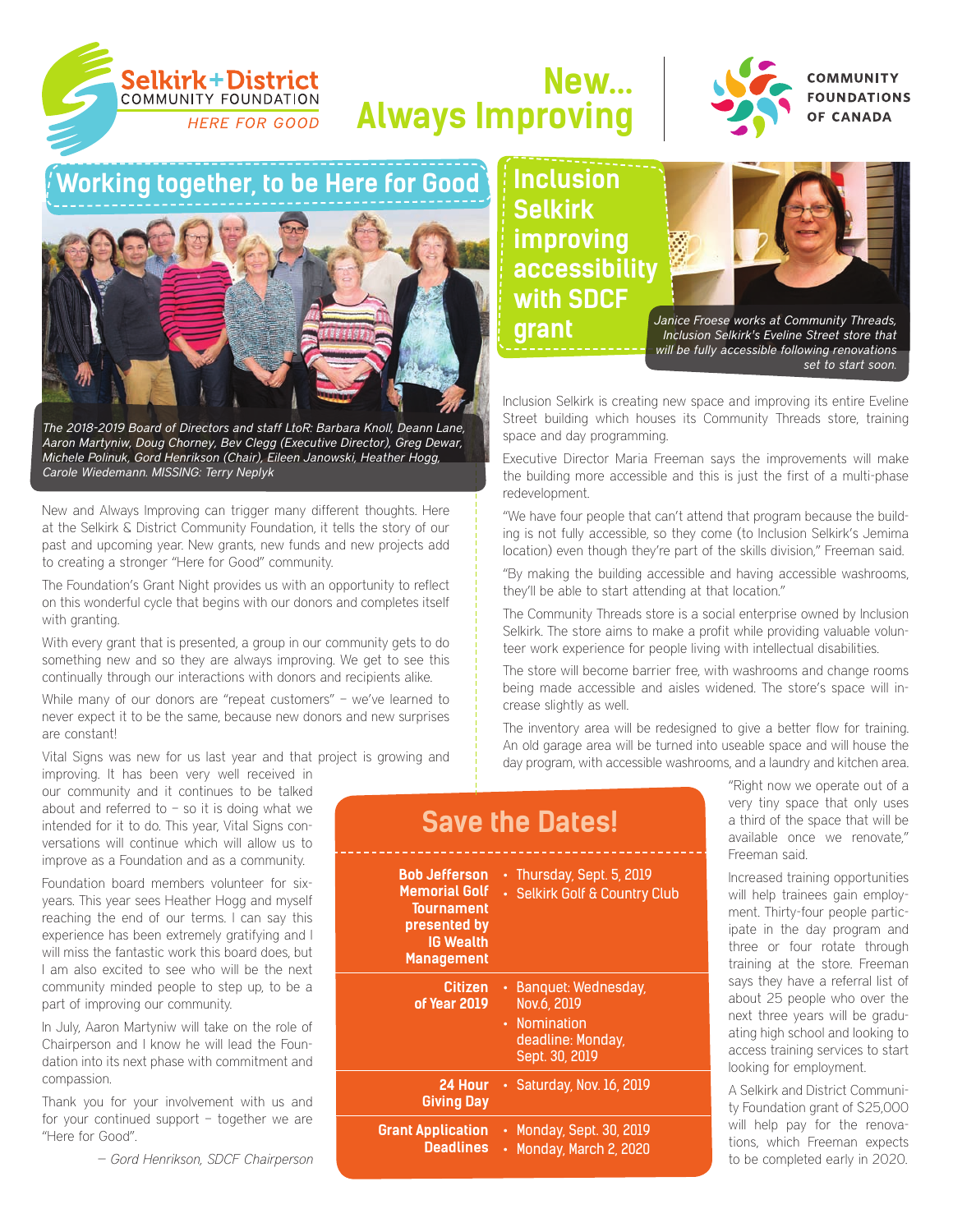### **Mind the Gap in Housing**

*Foundation choses one of the Vital Signs indictors – Housing – to look at more closely.*

Two and a half years ago the SDCF rallied the community for a deep dive into our community wellness. Together we produced a Vital Signs report called Mind the Gap, where we looked at the gaps that are in our region.

The report is a long-term commitment to measure our wellbeing and includes nine core themes and dozens of indicators that show where we're strong and where we can get better. We counted everything from how many students graduate, to the number of doctors we have, to our poverty rate. And we put it in context comparing it with other areas like Winnipeg and Manitoba overall.

Every theme – from art, culture and recreation to income gap and inclusion – also lists three things every individual can do to make living here better. And it included a promise that your Foundation would keep the Mind the Gap conversation alive.

This year the Foundation has chosen one of the indictors – Housing, to look at more closely.

Why housing? In the two town hall discussions, housing was a reoccurring theme and one that occupied a lot of the roundtable conversations. We talked about how a wide range of housing contributes to a healthy, vibrant and resilient community. We talked about how better housing options means we can be an even more inclusive and safer community; a better place for youth and older adults to stay and live; and a place where everyone feels they can contribute and belong.

This year the SDCF will launch a community conversation that looks even deeper into housing as a core gap that deserves more attention. If you'd like to join that discussion please contact us at selkirkfoundation@ shaw.ca

### **Lifelong Selkirk resident makes incredible gift to SDCF**

Brian Gilhuly was a private man who worked hard and enjoyed sports, particularly golf, curling, bowling and football, and was a Winnipeg Blue Bomber season ticket holder for 65 years. He cared deeply for family and friends and his hometown of Selkirk, where he lived almost his entire 77 years.

When Brian passed away in September 2017, he showed his love for Selkirk by leaving an incredible gift – one of the largest ever willed donation to the Selkirk and District Community Foundation's Community Fund.



*willed donations to the SDCF.*

The Gilhuly family roots run deep in Selkirk, with Brian's grandfather owning and running Gilhuly's Drug Store on Eveline Street, where Super Thrifty is today. Brian's father followed in his dad's footsteps, becoming a pharmacist and taking over the family business, with his mom being a stay-at-home mom who raised a fine son in Brian.

Young Brian broke with tradition and after attending elementary and high school in Selkirk, he went to the University of Manitoba and became a Chartered Accountant. His life-long friend and neighbour, Jean Oliver, said Brian had a passion for golf and was recognized by Golf Manitoba with an Order of Sport Excellence for 25 years of service to amateur golf. In 2010 he received the organization's highest honour, the Distinguished Service Award. He was also bestowed with an Honourary Life Membership at the Selkirk Golf and Country Club in 2004.

Jean said Brian loved to play the game but he also loved to give back to it. In 1986 he became the Selkirk representative for Manitoba Golf and served on the Board of Directors starting in 1989.

He was dedicated to church, his family and his friends, Jean said, and was always willing to lend his accounting skills to help out at local sporting events, where she said he was "the ultimate treasurer", many times over.

Jean said Brian would be thrilled to know his gift will be helping future generations achieve their goals.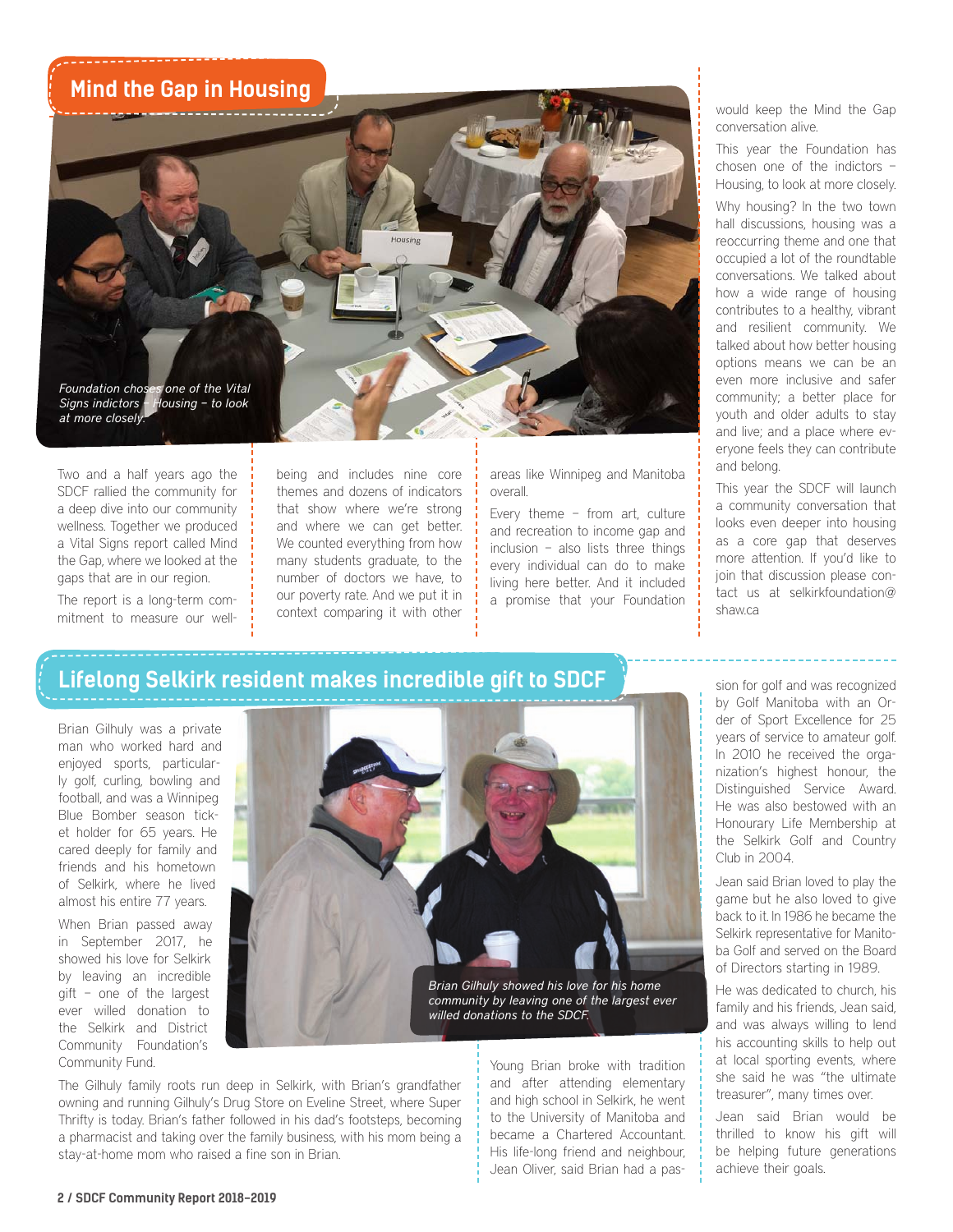### **Bob Jefferson and Vicki Cielen Funds will benefit students for the first time**



*Vicki Cielen Education Fund – Randy Cielen*



In Selkirk, when you say the name Bob Jefferson, the first reaction you get is smiles. Then the nicknames start coming out, 'Bobby J, he was One in a Million'.

Bob Jefferson was known in his hometown as many things – in his latter years, as a Realtor who drove a Hummer with his likeness splashed across it and as a philanthropist who never thought any cause was too small.

As a young man, Bob was a teacher, and played a role in the education of countless kids from Selkirk. In July 2015 the Robert John Jefferson Education Fund was established through Bob's estate. This June the fund will provide a scholarship to a Comp student who is intending to continue their studies at the post-secondary level in an education program to pursue a career in teaching.

Bob's sister, Doreen Sisto, said it's wonderful that the fund is benefitting a student this year.

"I think it's great. He was all for continuing education and definitely for education period," Sisto said.

> "It definitely would make Bobby J happy."

Two more scholarships will be awarded for the first time at the Comp this June, from the Vicki Cielen Education Fund, created in Vicki's memory following her passing in June 2014.

The fund was established in April 2015 by her friends in the Lord Selkirk School Division, where Vicki was a beloved and respected educator, and her husband, Randy, also an educator.

Randy said Vicki would be thrilled to know a fund in her name will continue to support students financially. He said his wife had a passion for teaching and a passion for students, often using her own money to support students who couldn't afford things like a dress for graduation.

"She did things like that all the time," Randy said.

"It's just who she was."

The Vicki Cielen Education Fund will award a bursary and a scholarship to students who have demonstrated care for others through involvement in the school and/or the greater community who are intending to continue their studies at the post secondary level.

"That's where it belongs. It's going to help a lot of kids," Randy said.

**Family representatives of the Kirstin's Walk for Kids Fund, Curtis Niemi Legacy Fund, Robert John Jefferson Fund and Vicki Cielen Education Fund are thrilled they will all pay out for the first time this year**

### **KidSport and Nova House receive grants - making families of Curtis Niemi, Kirstin Sutherland, more than proud**

Curtis Niemi loved being a dad. He loved sports and he loved family and friends, especially his young daughter Hannah.

Curtis passed suddenly in 2012 at age 44; in 2015 his family established the Curtis Niemi Legacy Fund, which this year is one of four funds set to pay out for the first time. For his sister, Kim Therrien, it's a time of great pride.

"There are a number of emotions that come along with being able to give back to our community by way of the Curtis Niemi Legacy Fund," Therrien said, noting her brother was a giver, who coached soccer and was a dedicated blood donor.

The Curtis Niemi Fund will benefit sports, literacy and/or children.

"He gifted his daughter and neighbourhood kids with the



*Kirstin's Walk for Kids Fund –* 

joys of their own neighbourhoods and we hope that this fund can continue to do that for others."

Rick and Laurie Sutherland created Kirstin's Walk for Kids Endowment Fund in 2015 in memory of their daughter, Kirstin Sutherland, who passed away following a vehicle accident in September 2014. She was just 27 years old.



*Laurie and Rick Sutherland Curtis Niemi Legacy Fund – Carl Niemi, Kim Therrien, Greg Niemi*

Kirstin's Walk for Kids began the following year and Rick and Laurie, along with Kirstin's friends, have embraced the annual event because it honours their daughter, but also because they knew the day would come when the fund would grant money to young people. That day has arrived, and they're thrilled.

"This is a very exciting time for Rick and I, our family and for the committee of Kirstin's Walk," Laurie said.

"We are humbled by the support that so many people have shown to The Walk, who've help create this beautiful association which will benefit children and their families, all in Kirstin's memory."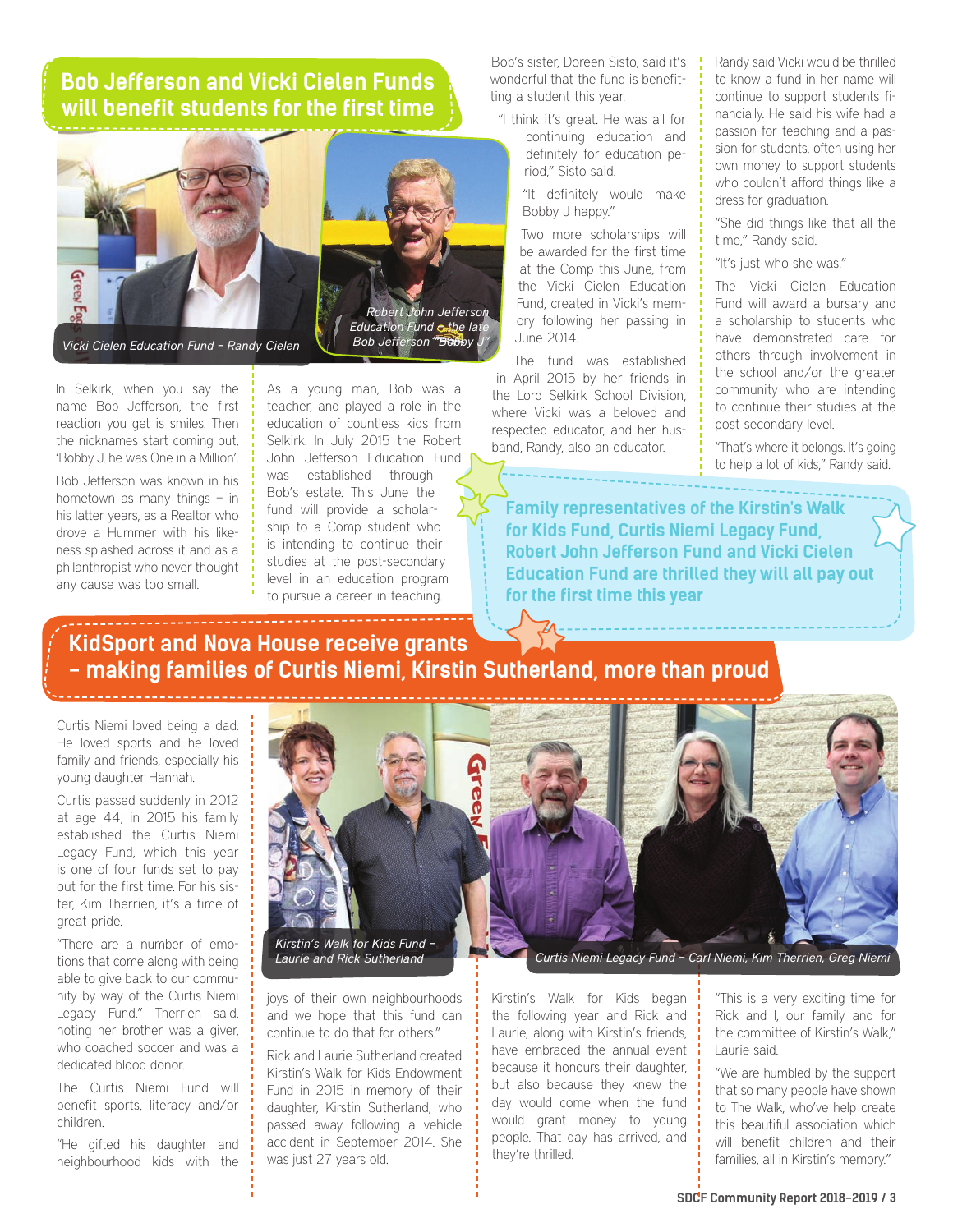### **Our Donors:** Gifts received April 1, 2018 - March 31, 2019

- 2018 Bob Jefferson Memorial Golf Tournament/Investors Group Selkirk
- 2018 Larters Pro Am Golf Tournament
- Aaron & Cheryl Hoium
- • Aaron & Jen Martyniw
- ABM Concrete Ltd.
- • Adeline Kaluzniak
- • Al & Joan Brigg
- • Al & Pat Baty
- • Alan & June Curtis
- • Alfred & Elizabeth Chorney
- Alice Stefanchuk
- Alison Sinclair
- All Charities Campaignanonymous
- • Allan & Sandra Smuttell
- • Allan & Lyn Bailey
- • Aloisia Lastelle
- • Amber Chapil
- • Anne Kurbis
- • Anonymous-various donors
- • Anthony Toms
- Ashley & Barb Martyniw
- • Assoc.of Manitoba Municipalities
- • Audra McRae
- Audrey Zieroth
- • Back Pew Boys
- • Barbara Knoll & Bern Bileski
- • Barbara Mauthe • Barbara Paul
- 
- • Barnhart Transport Ltd.
- • BellMTS-anonymous donors
- Bert & Shirley Skogan • Beryl & Charles Cyr
- • Betty Parton
- 
- Beverley & Gordon Hart • Bev & Ron Clegg
- Beverley Fey
- 
- • Bill Gamble • Bill Rutherford
- • Bill & Gail Bodman
- • Bill & Peg Findlater
- • Blair Green
- 
- • Bob & Wendy McLeary
- Bonny Wynnobel
- • Brad & Cheryl Hrymak

**In Memory** 

**of you** 

**4 / SDCF Community Report 2018-2019**

- Brent Cyr & Family
- • Brent Reed
- • Brent Scherza • Brian & Lillian Kazuk
- 
- • Brook Jones • Brooke & Ken Kell
- Bruce King
- • Bud & Doreen Oliver
- • Cambrian Credit Union Corp.
- • Cambrian Credit Union-
- Selkirk
- Canada Helps-anonymous
- • Candice Graham
- • Chapter O PEO Sisterhood-Winnipeg
- Chapter P PEO Sisterhood-Selkirk
- • Carlotta Kulpak
- • Carmel Cullen
- • Carol Blacher
- • Carole Wiedemann
- • Carolyn Cox
- • Charles Vitter
- • Chris Eichkorn
- • Chris McIvor
- • Christ Church of Selkirk
- • Cindee Irwin
- • City of Selkirk
- • City of Selkirk-Matching
- Employee Contributions • Clandeboye Community Club
- • Colin & Phyllis Sutherland
- Conor & Lindsey Lloyd
- 
- • Craig Cyr & Family
- • Craig & Joanne Fontaine
- • Curtis Cyr & Family
- • Curtis Rebizant
- • Cyndi Typliski
- • Dale Scott
- • Daniel McDermid
- • Daniel Thorsteinson
- Dave & Bonnie Singleton • David Place
- 
- David & MaryThorne
- David & Sharon Edmundson • David L Moore
- • Dawn MacFarlane
- 
- • Deann & Jeff Lane

Thomas (Tucker)

Howard Fontaine

Ettinger

**For a full listing of all donations made In Honour Of and In Memory Of, to the donors fund of choice, please visit our** 

• Florence Haluk

donors • Greg Dewar 

• Helen Aime • Helen Kwiatkoski • Helen Shewchuk • Helen Welham • Helen & Helmut Hesse • Herman & Shirley Prins • Hobie & Brenda Searles • Homes for the Holidays • Hubert & Carmen Ostermann • IG Wealth Management • Intact Insurance • Investors Group

Award…

• Harry & Shirley Kowalchuk • Heather & Derek Clarke • Heather & Robb Hogg

• Investors Group Charitable Giving Program & Carnegie

Michael & Patricia Buhr • Irene & Zenon Ben • Jack & Gail Kelly

Ruth Reid Joe Smederovac

• Jack Bullivant & Moira Setter • James & Donna Mostowy

• Fraser & Beverley Stewart • Fred & Mary Peden • Fred Jensen • Gabriel Gely

• Gail & Andrew Bagnall • Gail & David Reid • Garry Streich • Garth & Donna Shead • Gary & Grace Mowat • Gayle Halliwell • George Stephenson • Geraldine & Fred Trapp • Gerdau Ameristeel • Gerry & Irene Hamm • Glen & Leslie Hanson • Gloria & Al Kirkness • Gord & Charlene Henrikson • Gordon & Debbie Tepleski • Great West Life-anonymous

#### **website at: www.sdcf.ca**

- • Del & Louise Reid
- • Dell Lloyd
- • Denise Goletz
- • Dennis & Ruth Stewart
- Dexter & Jeanne Harvey

• Don & Doris Gowryluk • Don & Erna Iwanoczko • Don & Greta Gordon • Donald & Diane Miller • Donald & Elizabeth Scales • Donald & Lorraine Swanson

• Donna & Richard Kurbis • Doreen Lloyd & Circle of

• the late Doreen Massey • Doug & Michelle Chorney • Dr. Heinz & Christine Scherle • Dr. Richard & Diane Lindenschmidt • Dr. Robert & Leslie Smith • Duane Nicol & Erin Nosal

• Ed & Shirley Markevich • Edie Henrichsen • Edward & Adeline Helwer • Edythe & Gordon Lenton

- • Diane Mitchell
- Diane & Desmond Donohoe
- • Dianne Steele • Dianne & Ken Veitch

• Donna Grove

Friends 

• Ed Dyck

• Eileen Cyr • Eileen Janowski • Elaine Molson • Eleanor Panaschuk • Ella Chenkie • Elsie Wyspinski • Elsie & Carol Yarmill • Ernie & Louise Blahitka • Estate of Brian Gilhuly

• Eva Francis • Evelyn Cyr

• Faisal & Sidra Anwar • Fern Kirton

> Frederick Lindenschmidt

• Fernilee & Stanley Born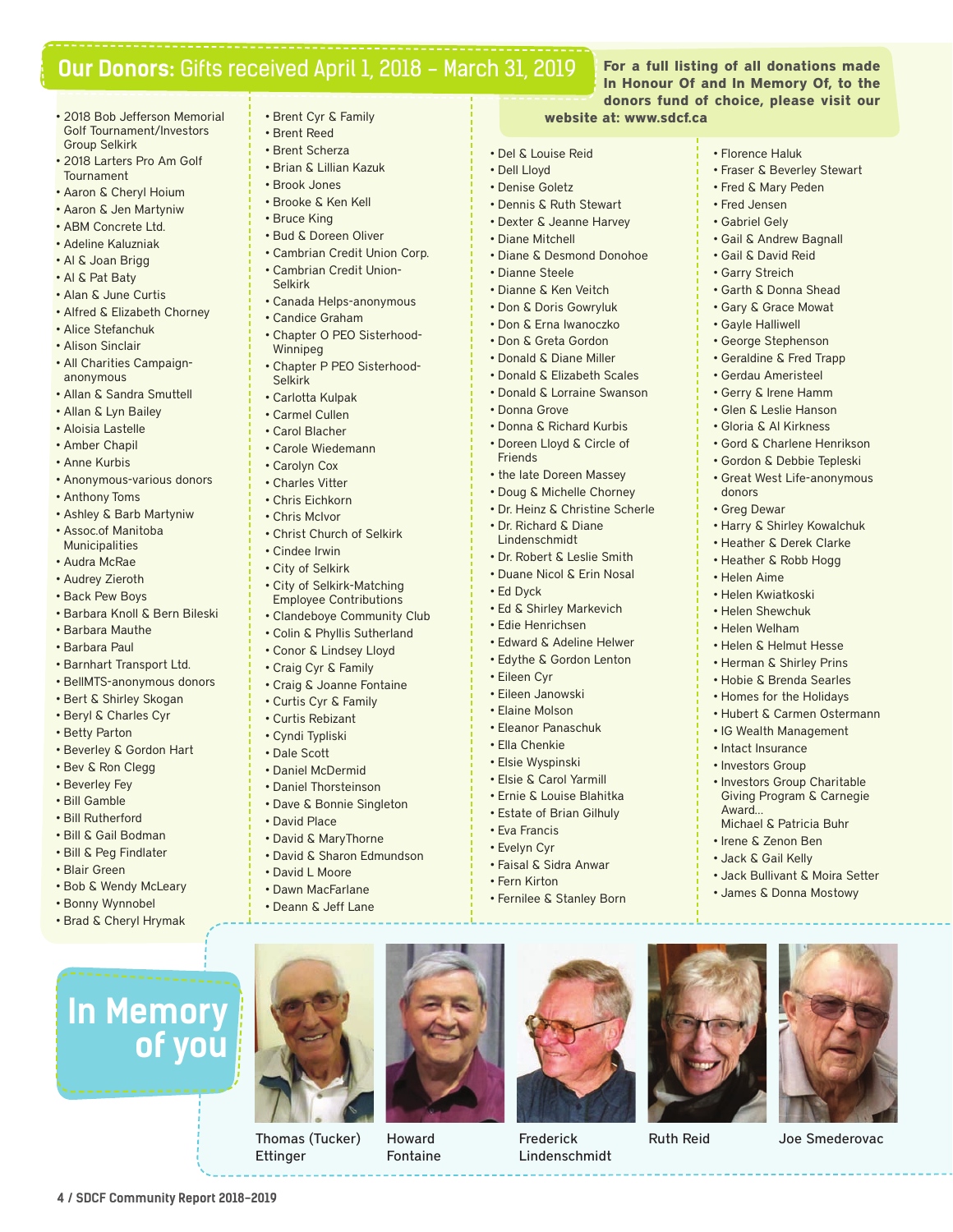- • Jean Oliver
- • Jean & Henry Kordalchuk
- Jeff Morrisseau
- Jim & Betty-Anne Gaynor
- • Jim & Darla Pawluk
- • Joan Burzuik
- Joan & Murray Wilkinson
- • Joanne Olchowecki
- • Jo-Anne Tittlemier
- • Joe & Pat Pellaers • John Clarkson
- • Jack Reeb
- • John & Lesley Truss
- • John & Debbie Buffie
- • John & Doreen Kuzminski
- • John & Fran Domitruk
- • John & Irene Mytz
- • John & Joyce Shead
- • John & Sandra Pawluk
- • Joseph & Patricia Lesko
- • Joyce Harbour
- • Judy Asker
- • Kathleen Dewar
- • Kathleen McCallum
- • Kelly & Betty Cook
- • Kelly & Larry Lewis
- • Ken & Olof Hardy
- Kevin Law
- Kevin Thorvaldson
- • Keystone Sporting Goods
- • Kirstin's Walk for Kids
- • Kit Muir
- • Kiwanis Seniors Recreation Club
- • Kulpak Foundation
- • Kyle Dear & Kevin Williams
- • Kyle Swystun
- • Larry Nicol
- • Larry & Kathleen Matwee
- • Larters at St Andrews Golf & Country Club
- Laura Paradoski
- Laurel & Rob Sarginson
- • Lauri Stewart
- • Len & Dorene Manahan
- • Lena & Dave Kublick
- • Leona Vopni
- • Leona Christiansen
- • Leonard & Gail Trapp
- • Linda & Harry Hawes

This past year communities of Selkirk, St. Andrews and St. Clements lost some very committed, loving community leaders, volunteers, philanthropists and friends. Their thoughtful families asked that donations be made in their memory to the Selkirk & District Community Foundation, for which we are very grateful.

- • Linda Rosser
- • Lisa McLean
- • Lois Martin & Family
- • Lois & James Wales
- • Lord Selkirk School Division
- • Lorie Fiebelkorn
- • Lorne & Anne Scramstad
- • Lorraine Smith
- • Lorraine Still
- • Louisa Webb
- • Lovina Green
- • LSSD Admin Council
- • LSSD School Trustees
- • Lucie Kuly
- • Lyle & Karen Willis
- • Lyn Hotchkiss
- • Lynda Blackburde
- • Mae Fidler
- • Margaret & Eric Davidson
- • Marie McDonald
- • Marilyn & Joe Van Aert
- • Marine Museum of Manitoba (Selkirk) Inc.
- • Marlene & Murray Schneider
- • Mary Cartlidge
- • Mary-Louise Lazarenko
- • Matt Evans
- Maureen & Marilynne Hogg
- • Maureen & Adrian De Boer
- • McDonald Trucking
- • Melody & Gene Collins
- • Michael & Patricia Buhr
- • Michael Homenuik
- • Michele & Gary Polinuk
- • Michelle Chartrand
- • Michelle Krewiak
- • Mickey & Garth Reid
- • Mike & Brenda Steciuk
- • Mike & Tami Magill
- • MPI Corporate Matching
- Dollars
- Murray & Susan Wheeler • Myrla Smederovac
- • Nadine Clarkson
- • Nancy Bollenbach
- • Naomi Marshall
- • Norman & Annette Jelfs

**New** 

**New** 

**Funds**

**Grants**

- • Noventis Credit Union
- • Noventis Credit Union-Selkirk

• Sabrina Tripp

• Scott Parisian • Scott Sutherland • Selkirk Biz • Selkirk Food Bank • Selkirk GM 

Wakefield 

• Susan Hnatiuk • Susie Lansard • Ted Lewis • Ted & Joan Wozny • Teri Starsiak • Terry Christiansen • Thomas Frohlinger, PKF

Lawyers 

• Tim Veitch

• St. Andrews Airport Inc. • Stan Halbesma

• Thomas Sill Foundation

• Tim & Joann Makara • Tom & Pat Foulis • Tracy Slyker • Virginia Bilinsky • Walter & Agnes Janzen • Wawanesa Insurance • Wayne Sutherland • Wes & Leanne Gilbart • Winnipeg Foundation • Zelda Greenwood • Zivan Saper

• Sunova Credit Union Selkirk

• the late Sally Budolowski • Sandra Arnason

• Selkirk Home Hardware Building Centre 

• Selkirk Physiotherapy Centre • Shaunnessey deBoer • Sharron McKinnon • Sheila Cox • Shirley Edginton • Shirley Muir • Shirley Woycheshen • Sig & Angie Banmann • Signi Hannesson • Sigurdson Financial Group • St Georges Anglican Church,

• Saskatchewan Mutual Ins. Co. 

- • Oaks Sunday Oldtimers Hockey
- • Oksana Topolnitska
- • One Insurance
- Anonymous donors

• Pat Szewczyk • Patrick Nosal • Patrick & Gloria Gunter • Paulette Shoemaker • Peace Hills Ins. • Pitblado LLP 

• Our Daily Bread Soup Kitchen • Pam Baerr

• Portage La Prairie Mutual Ins Co. 

• Province of Manitoba • Rae & Bruce Avison • Randy Cielen • Randy & Karen Dewar • Randy & Marie Wray • Ray & Joan Anderson

• Rob Officer • Red River Mutual Ins. • Richard Buchwald Law Corp. • Richard & Shirley Lawrence • Rickey & Brenda Lloyd • Riverside Quilters • R.M. of St Andrews • R.M. of St Clements • Robert & Audrey Wasnie • Robert & Kristen Ramsay

• Roberta Chic • Roberta Martin • Ron & Barb Knight • Ron & Corrie Corrigal • Ron & Jackie Brooks • Roy & Brenda Clarke

Over 60 Club 

• Ruth Christie • Ruth Cockerill • Ruth Konzelman • Ryan & Corinne Neskar

the Foundation in

funds are:

**CONGRATULATIONS** to the Funds that will

of Endowment!

Ladies Auxiliary • Russ & Trudy Paradoski • Russell & Theda Skalesky

• Royal Canadian Legion Selkirk,

• Royal Canadian Legion Selkirk,

A special THANK • Brian Gilhuly Estate

YOU to the donors . Gaynor Family Education Fund

fund or made a • McLeary Family Endowment Fund thoughtful gift to • Olive & Bill, Joseph and Michael Cholosky

Music Fund

who created a new • Kinsmen, Kinette and K-40 Clubs of Selkirk Fund

their will. Those • Our Daily Bread Soup Kitchen Endowment Fund

• Selkirk Parks Endowment Fund

**SDCF Community Report 2018-2019 / 5**

• Curtis Niemi Legacy Fund

• Vicki Cielen Education Fund

• Robert John Jefferson Education Fund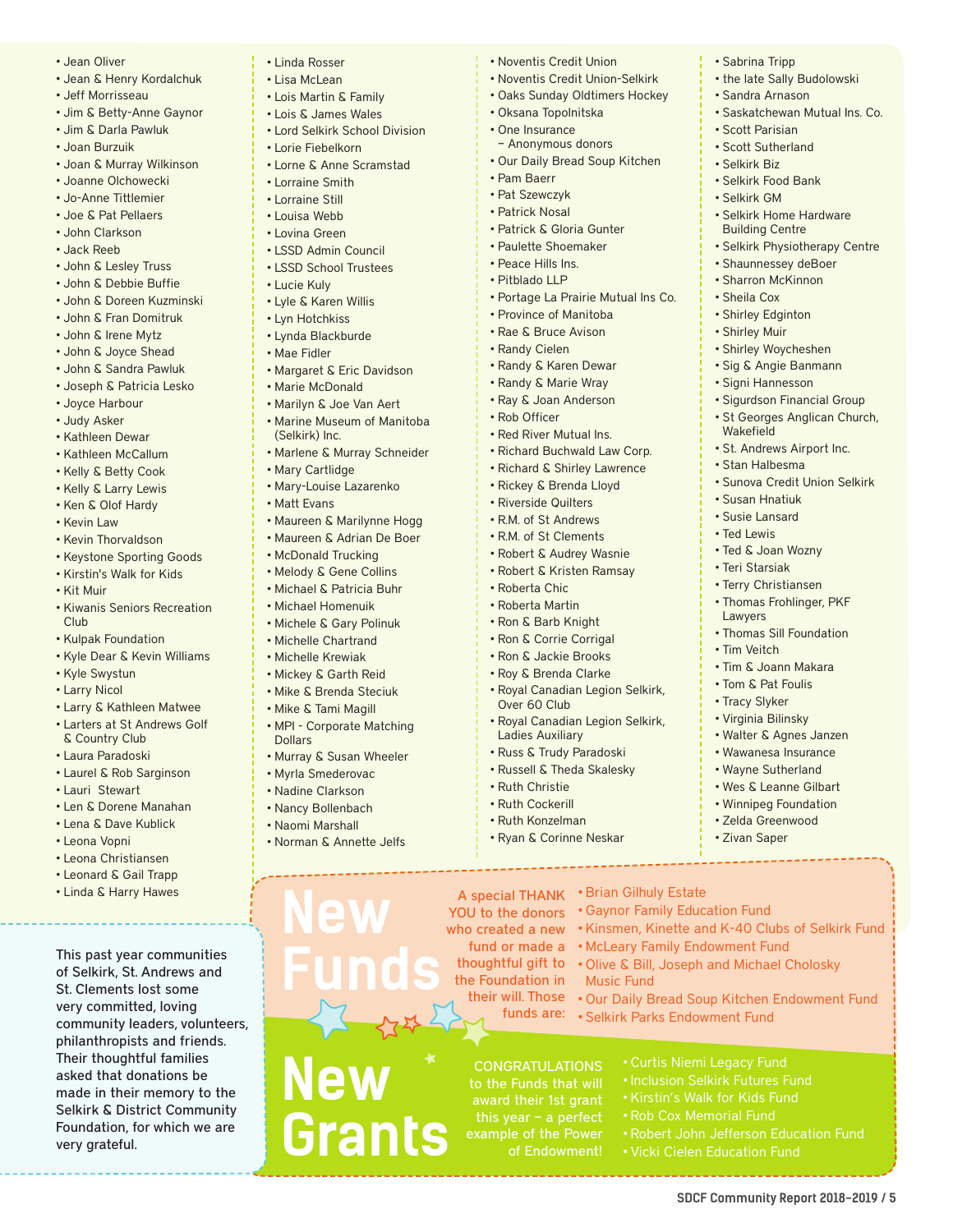## **2018-2019 Community Grant Program**  Great Grants!



Twice a year the SDCF welcomes charitable organizations in our region – R.M.s of St Andrews and St Clements and the City of Selkirk to submit proposals on how we can help them active their wishes and dreams. In 2018-2019 we funded 79 projects, with future granting and flow through donation, a total of \$360,858.

| <b>Organization &amp; Project</b>                                                                          |              | <b>Awarded</b> |
|------------------------------------------------------------------------------------------------------------|--------------|----------------|
| <b>Community Fund</b>                                                                                      |              |                |
| Project Linus - Blanket materials and storage totes                                                        | $\mathsf{S}$ | 750            |
| Survivor's Hope Crisis Centre<br>Public awareness material SARAH program                                   | S            | 2,000          |
| Hand in Hand DayCare Inc.<br>Storage shed (East Site), child size tables & chairs<br>(Breezy Point site)   | S            | 2,400          |
| R.M. of St. Clements Heritage Committee<br>Video production for "Putting Food on the Table" exhibit        | S            | 3,000          |
| Charity of Choice: Christmas Hamper Drive<br>- City of Selkirk, R.M.s of St. Andrews and St. Clements      | S            | 4,500          |
| Selkirk Friendship Centre<br>14th Annual Aboriginal Day Celebration                                        | S            | 5,000          |
| Rossdale Ukrainian Dance Group<br>Update & replace Ukrainian dance costumes                                | S            | 5,000          |
| Marine Museum of Manitoba - Restoration of Chickama II S                                                   |              | 6,000          |
| Promoting Aboriginal Student Success<br>Support PASS graduation, equipment, materials                      | $\mathsf{S}$ | 7,500          |
| Lord Selkirk Regional School<br>Sensory equipment for new Life Skills space                                | Ś            | 8,000          |
| Selkirk Community Arts Centre                                                                              |              |                |
| Create kitchen space                                                                                       | S            | 10,000         |
| Community Fund, Children's Programs, Rob Cox Memorial Fund and<br>Kinsmen, Kinette & K-40 Clubs of Selkirk |              |                |
| Gaynor Family Library - Replace three early year literacy<br>work stations                                 | S            | 8,900          |
| Community Fund & Maude Gordon (Poulter) Fund and Richard and<br>Ruth Konzelman Fund                        |              |                |
| Artists in Healthcare Mb Inc.<br>Music program SMHC & Indigenous Day celebration                           | S            | 6,145          |
| Community Fund and Jeanne & Dexter Harvey Fund                                                             |              |                |
| Betel Home Foundation (Selkirk) - Creation of<br>a dementia friendly area with sensory equipment           | \$           | 3,650          |
| Community Fund - Community Youth Connections<br>(Youth in Philanthropy)                                    |              |                |
| LSRCSS - Global Issues with community organizations<br>- Pilot Project                                     | S            | 2,500          |
| R.M. of St. Andrews Fund and Community Fund                                                                |              |                |
| <b>Matlock Recreation Club</b><br>Electronic door opener & wireless sound system                           | S            | 5,993          |
| Kusner Fund & R.M. of St. Andrews Fund                                                                     |              |                |

| <b>Organization &amp; Project</b>                                                         |    | <b>Awarded</b> |
|-------------------------------------------------------------------------------------------|----|----------------|
| <b>Gaynor Family Fund</b>                                                                 |    |                |
| Robert Smith School<br>After School Supper Club                                           | S  | 1,500          |
| Manitoba Swimability<br>One-to-one swim lessons for children with special needs           | S  | 1,800          |
| Hand in Hand Day Care<br>T-shirts for field trips, preschool carpet, umbrella             | \$ | 1,943          |
| Onashiwin Aboriginal Head Start<br>Develop outdoor garden space                           | \$ | 2,302          |
| Selkirk Day Care Inc.<br>Educational outdoor play equipment                               | \$ | 2,818          |
| Wm S Patterson School PAC<br>Replacement of slide at community playground                 | S  | 3,000          |
| Ecole Selkirk Jr. High Band Parents<br>Musical instruments - bass clarinet & bassoon      | \$ | 3,000          |
| Onashiwin Aboriginal Head Start<br>Fiddle program & replace back door                     | S  | 3,452          |
| Royal Blues Music Parents<br>Technology equipment for LSRCSS music composition<br>classes | \$ | 3,976          |
| Selkirk Friendship Centre<br>After School Program - snack program                         | S  | 5,000          |
| Selkirk Community Renewal Corp.<br>Summer Wellness Day Camp for female youth              | \$ | 6,580          |
| Selkirk Community Renewal Corp.<br>Little Metis Sing with Me & Hop, Skip Saturday         | Ś  | 9,350          |
| <b>Inclusion Selkirk</b><br>Family and Youth Engagement Program                           | \$ | 10,000         |
| Maude Gordon (Poulter) Fund                                                               |    |                |
| St. Andrews Heritage Centre<br>Interpretive exhibits Phase 1                              | S  | 4,000          |
| Selkirk Friendship Centre<br>Selkirk Mural Art Project                                    | S  | 8,500          |
| Selkirk Food Bank<br>Replacement of delivery truck/cube van                               | \$ | 10,000         |
| Inclusion Selkirk<br>Renovation to 377 Eveline Street                                     | \$ | 25,000         |
| Gaynor Family Fund & Kirstin's Walk for Kids Fund                                         |    |                |
| Nova House - Summer Wonder Day Camp                                                       | \$ | 6,485          |
| Curtis Niemi Legacy Fund                                                                  |    |                |
| KidSport Manitoba - East                                                                  | S  | 446            |

**6 / SDCF Community Report 2018-2019**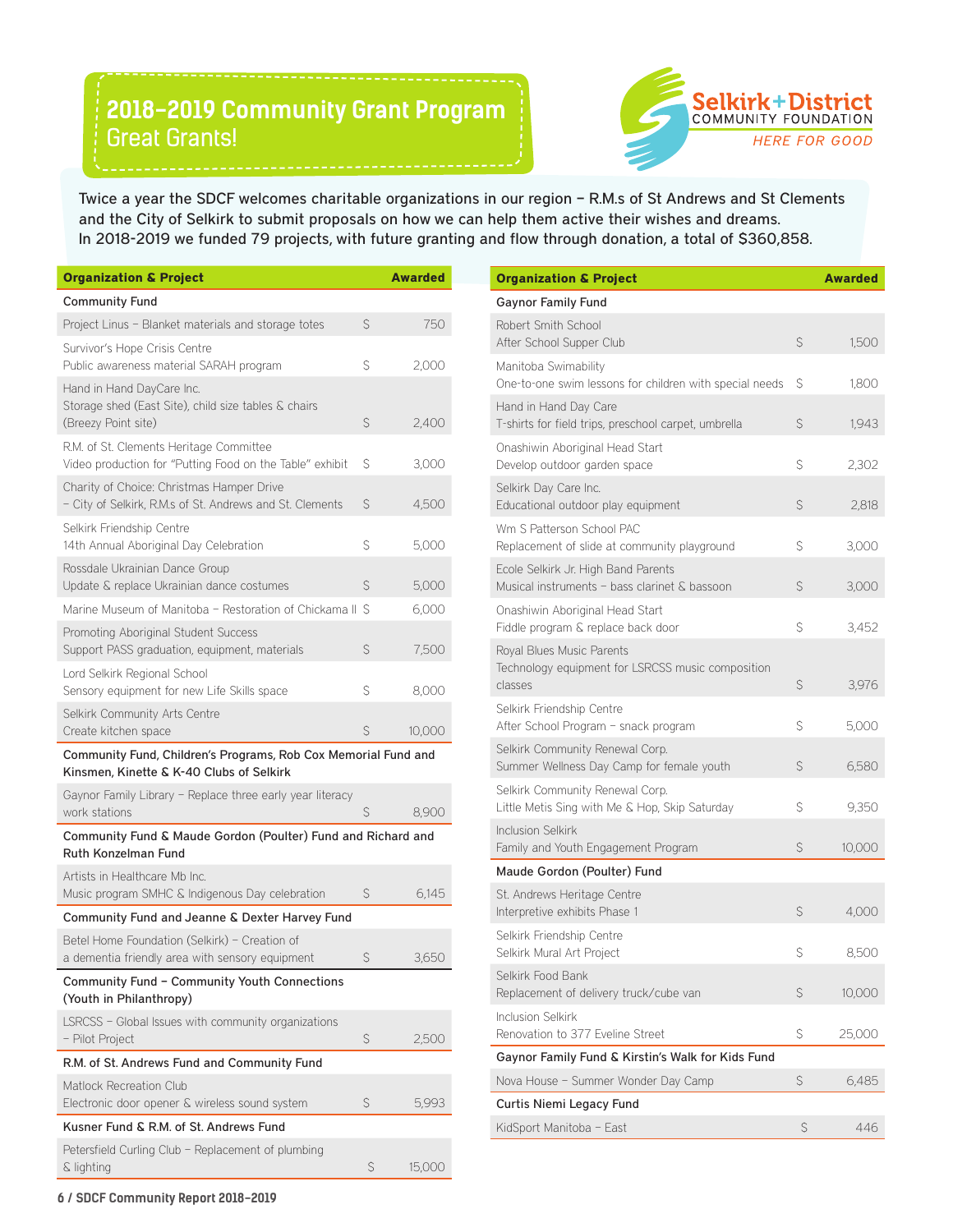*The Matlock Recreation Club is abuzz with activity several days a week when the community comes together to play bingo, crib and whist, to name just a*  few of the fun activities. The Club was able to purchase a new sound system *and installed automatic door opened with funds from SDCF*

|                                                                                                                               |              | \$360,858      |
|-------------------------------------------------------------------------------------------------------------------------------|--------------|----------------|
| For future granting                                                                                                           | $\mathsf{S}$ | 2,549          |
| St. Andrews Airport Aviation Fund                                                                                             |              | 500            |
| Selkirk & District Community Foundation Bursary                                                                               | S            | 700            |
| Elizabeth Neskar Bursary                                                                                                      | S            | 750            |
| Robert John Jefferson Education Fund                                                                                          | \$           | 800            |
| Ernest & Helga Kromrei Memorial Bursary                                                                                       | Ś            | 850            |
| <b>LSRCSS Welding Program Bursary</b>                                                                                         | S            | 1,000          |
| Rotary Anns Education Fund (2)                                                                                                | S            | 1,300          |
| (Nova House)<br>Selkirk Youth Hockey Association Education Fund (2)                                                           | Ŝ            | 1,600<br>1,600 |
| - Jefferson & Associates Realty Ltd. Bursary<br>Dare to Dream Education Fund Bursary                                          | $\mathsf{S}$ | 2,200          |
| Bob Jefferson Century 21                                                                                                      |              |                |
| Micky Hannesson Scholarship                                                                                                   | $\mathsf{S}$ | 2,100          |
| Vicki Cielen Education Fund                                                                                                   | $\mathsf{S}$ | 3,000          |
| <b>Scholarships &amp; Bursaries</b>                                                                                           |              |                |
| Inclusion Selkirk Futures Fund (Agency)<br>St. George Anglican Church, Wakefield Fund (Agency)                                | S            | 697            |
| Mooring-Griffioen Library Fund - Supporting the Gaynor<br>Family Regional Library                                             | S<br>\$      | 1.203<br>873   |
| Selkirk Youth Hockey<br>KidSport Manitoba - East                                                                              | $\mathsf{S}$ | 1,346          |
| Amma's Book Shelf Fund - A gift of the book<br>"Good Night Moon" for every baby born at the Selkirk<br>Regional Health Centre | S            | 1,227          |
| SDCF Administrative Support Fund<br>Buhr Family Endowment Initiative                                                          | $\mathsf{S}$ | 1,799          |
| Marine Museum of MB - Selkirk Fund (Agency)                                                                                   | S            | 3,142          |
| Palliative Care Fund                                                                                                          | S            | 4,958          |
| Selkirk Heritage Endowment Fund<br>supporting Marine Museum of MB                                                             | Ś            | 11,853         |
| Chief Peguis Heritage Park Fund                                                                                               | S            | 13,306         |
| Selkirk General Hospital Fund                                                                                                 | S            | 23,100         |
| <b>Edith Schofield Estate</b><br>St. Amant Centre Leisure Guide                                                               | S            | 36,852         |
| <b>Designated Endowment Funds</b>                                                                                             |              |                |

**Donate Today and be a part of the HERE for GOOD team**

Look for our DONATE ON-LINE button at **www.sdcf.ca**

Donate with a cheque addressed to **Selkirk & District Community Foundation, 200 Eaton Avenue, Selkirk, MB R1A 0W6**

Call us at **1.204.785.9755** or email **selkirkfoundation@shaw.ca** 



ball nets 6,000 Our Daily Bread Endowment Fund Robert Smith School – breakfast program  $\sim$  \$ 600 Ruth Hooker School – breakfast program  $$$  600 Centennial School – breakfast program \$ 600 Daerwood School – breakfast program  $\sim$  \$ 600 Youth for Christ - Selkirk - healthy eating program \$ 1,200 Selkirk Friendship Centre Day Care – healthy eating program 1,200 Sean Nicol Legacy Fund Inclusion Selkirk **\$ 620** Nova House 600 Our Daily Bread Soup Kitchen **\$** 600 Hearthstone Community Group **\$** 600 Lord Selkirk School Division - Sean Nicol Legacy Bursary \$ 500